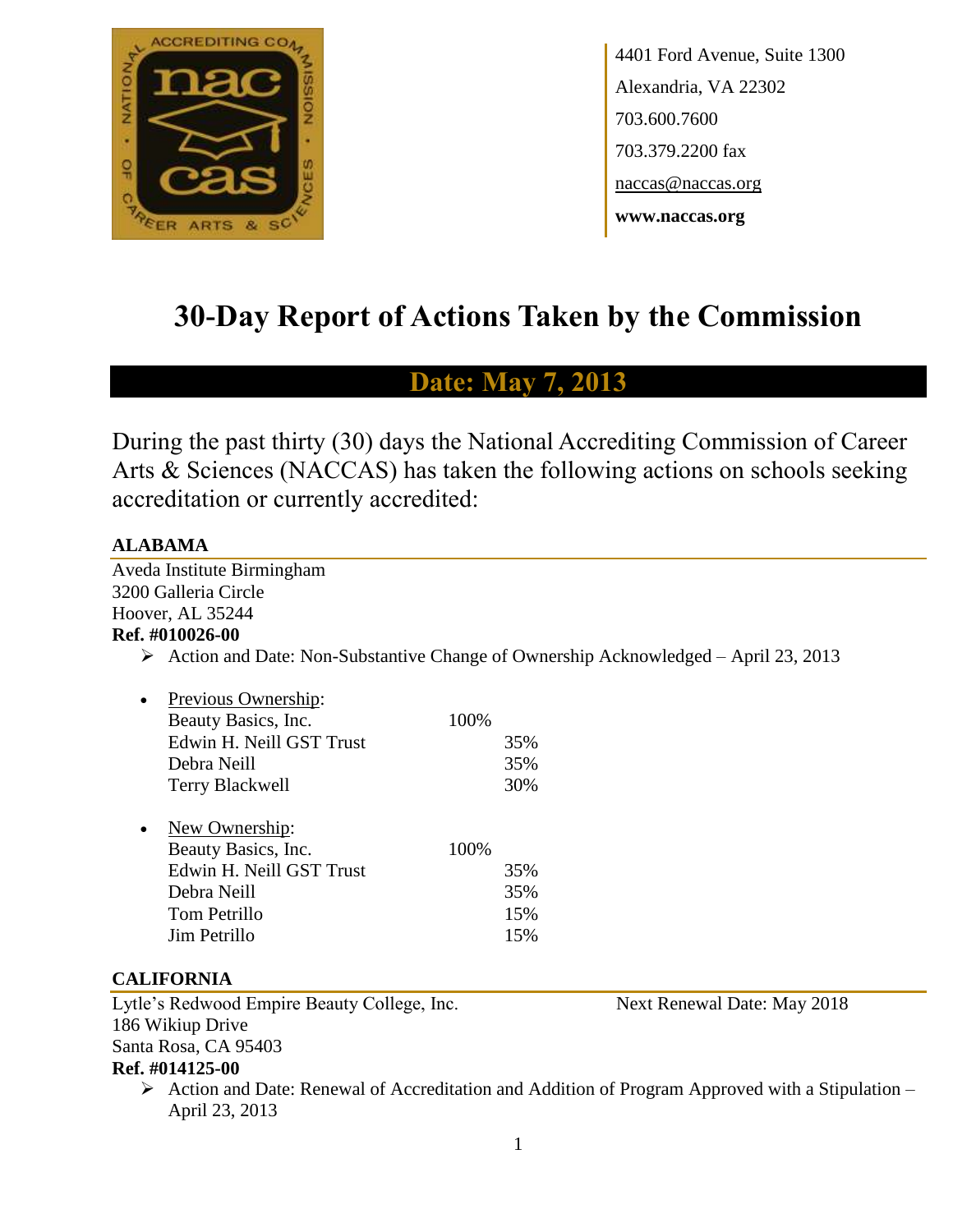| New Programs: | Barbering | 1500 Clock Hours |
|---------------|-----------|------------------|
|               | Nail Care | 400 Clock Hours  |

Lyle's Bakersfield College of Beauty

2935 F Street

Bakersfield, CA 93301

### **Ref. #B14315-01**

- $\triangleright$  Action and Date: Non-Substantive Expansion of Campus Acknowledged with a Stipulation May 1, 2013
- Expanded Campus Facility: 3001 F Street, Bakersfield, CA 93301

# **COLORADO**

Paul Mitchell The School – Colorado Springs 118 West Colorado Avenue Colorado Springs, CO 80903

# **Ref. #015046-00**

- Action and Date: Non-Substantive Expansion of Campus Acknowledged May 1, 2013
- Expanded Campus Facility: 102 West Colorado Avenue, Colorado Springs, CO 80903

# **FLORIDA**

La Belle Beauty Academy 2960 Southwest  $8<sup>th</sup>$  Street Miami, FL 33135

### **Ref. #019089-00**

- Action and Date: Addition of Program Approved (Met Stipulation) April 23, 2013
- New Program: Massage Therapy 600 Clock Hours

# **GEORGIA**

Aveda Institute Atlanta 1745 Peachtree Street, Northeast, Suite A Atlanta, GA 30309

### **Ref. #B28069-03**

| Previous Ownership:      |      |     |
|--------------------------|------|-----|
| Beauty Basics, Inc.      | 100% |     |
| Edwin H. Neill GST Trust |      | 35% |
| Debra Neill              |      | 35% |
| <b>Terry Blackwell</b>   |      | 30% |
|                          |      |     |
| New Ownership:           |      |     |
| Beauty Basics, Inc.      | 100% |     |
| Edwin H. Neill GST Trust |      | 35% |
| Debra Neill              |      | 35% |
| Tom Petrillo             |      | 15% |
| Jim Petrillo             |      | 15% |
|                          |      |     |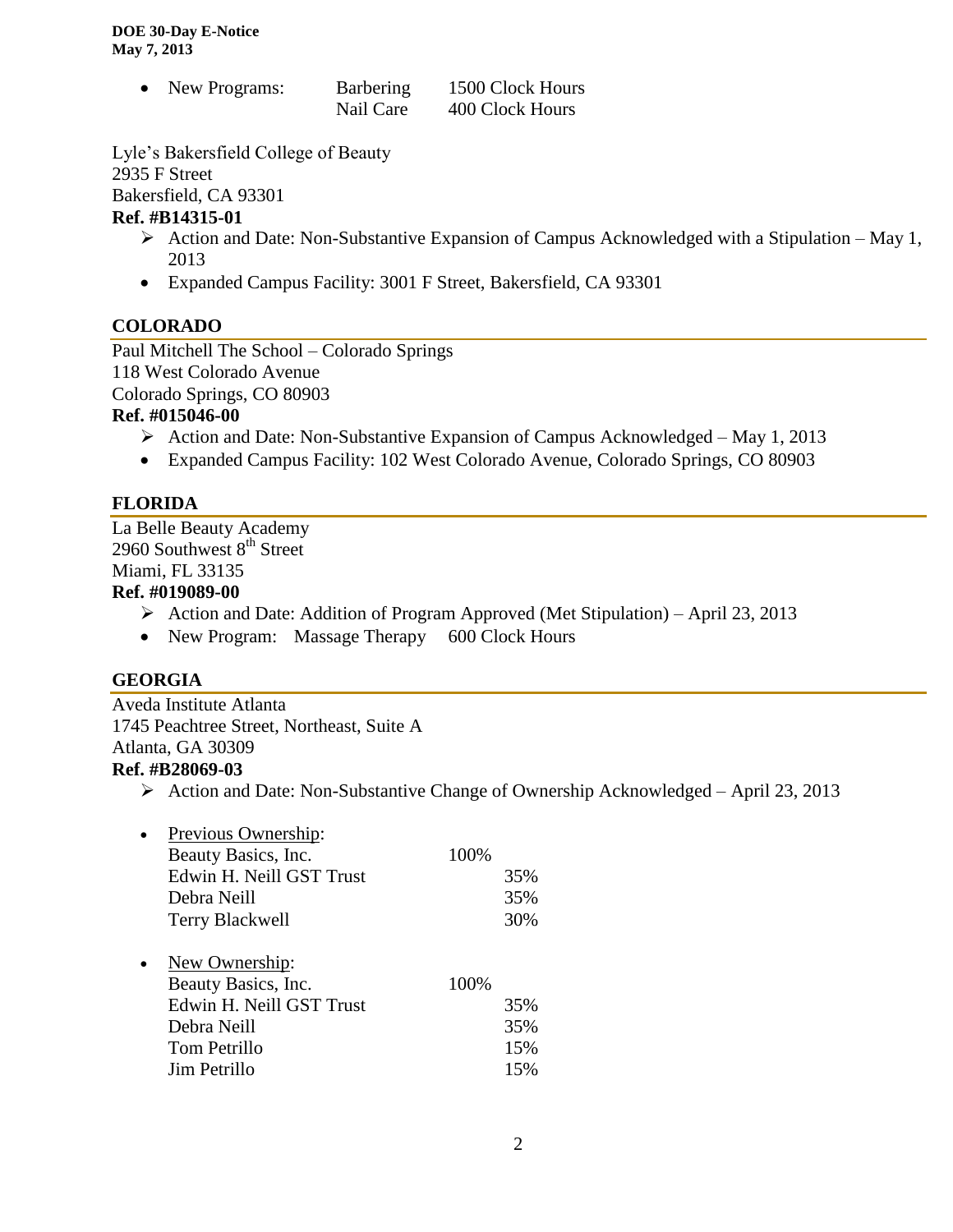#### **INDIANA**

Tricoci University of Beauty Culture, LLC 833 Ferry Street Lafayette, IN 47901 **Ref. #024077-00**

 $\triangleright$  Action and Date: Change of Control and Change of Name Approved – April 30, 2013

| $\bullet$ | Previous Ownership:                            |      |      |        |
|-----------|------------------------------------------------|------|------|--------|
|           | Lafayette Beauty Academy, Inc.                 | 100% |      |        |
|           | Ms. Kim Briles (Havel)                         |      | 100% |        |
|           |                                                |      |      |        |
| $\bullet$ | New Ownership:                                 |      |      |        |
|           | Tricoci University of Beauty Culture, LLC 100% |      |      |        |
|           | MT University Manager LLC                      |      | 40%  |        |
|           | <b>MT</b> Family Trust                         |      |      | 86.44% |
|           | Mario M. Tricoci                               |      |      | 13.56% |
|           | TU Holding Company LLC                         |      | 60%  |        |
|           | <b>Concentric Equity Partners II LP</b>        |      |      |        |
|           |                                                |      |      |        |

| • Previous Name:      | Lafayette Beauty Academy, Inc.            |
|-----------------------|-------------------------------------------|
| $\bullet$ New Name:   | Tricoci University of Beauty Culture, LLC |
| • New Alternate Name: | Tricoci University of Beauty Culture      |

### **LOUISIANA**

Aveda Institute Lafayette 2922 Johnston Street Lafayette, LA 70503 **Ref. #028001-00**

 $\triangleright$  Action and Date: Non-Substantive Change of Ownership Acknowledged – April 23, 2013

| Previous Ownership:<br>Beauty Basics, Inc. | 100\% |     |
|--------------------------------------------|-------|-----|
| Edwin H. Neill GST Trust                   |       | 35% |
| Debra Neill                                |       | 35% |
| Terry Blackwell                            |       | 30% |
|                                            |       |     |
| New Ownership:                             |       |     |
| Beauty Basics, Inc.                        | 100%  |     |
| Edwin H. Neill GST Trust                   |       | 35% |
| Debra Neill                                |       | 35% |
| Tom Petrillo                               |       | 15% |
| Jim Petrillo                               |       | 15% |
|                                            |       |     |

Aveda Institute Baton Rouge 2834 S. Sherwood Forest Boulevard, Suite A Baton Rouge, LA 70816 **Ref. #028042-00**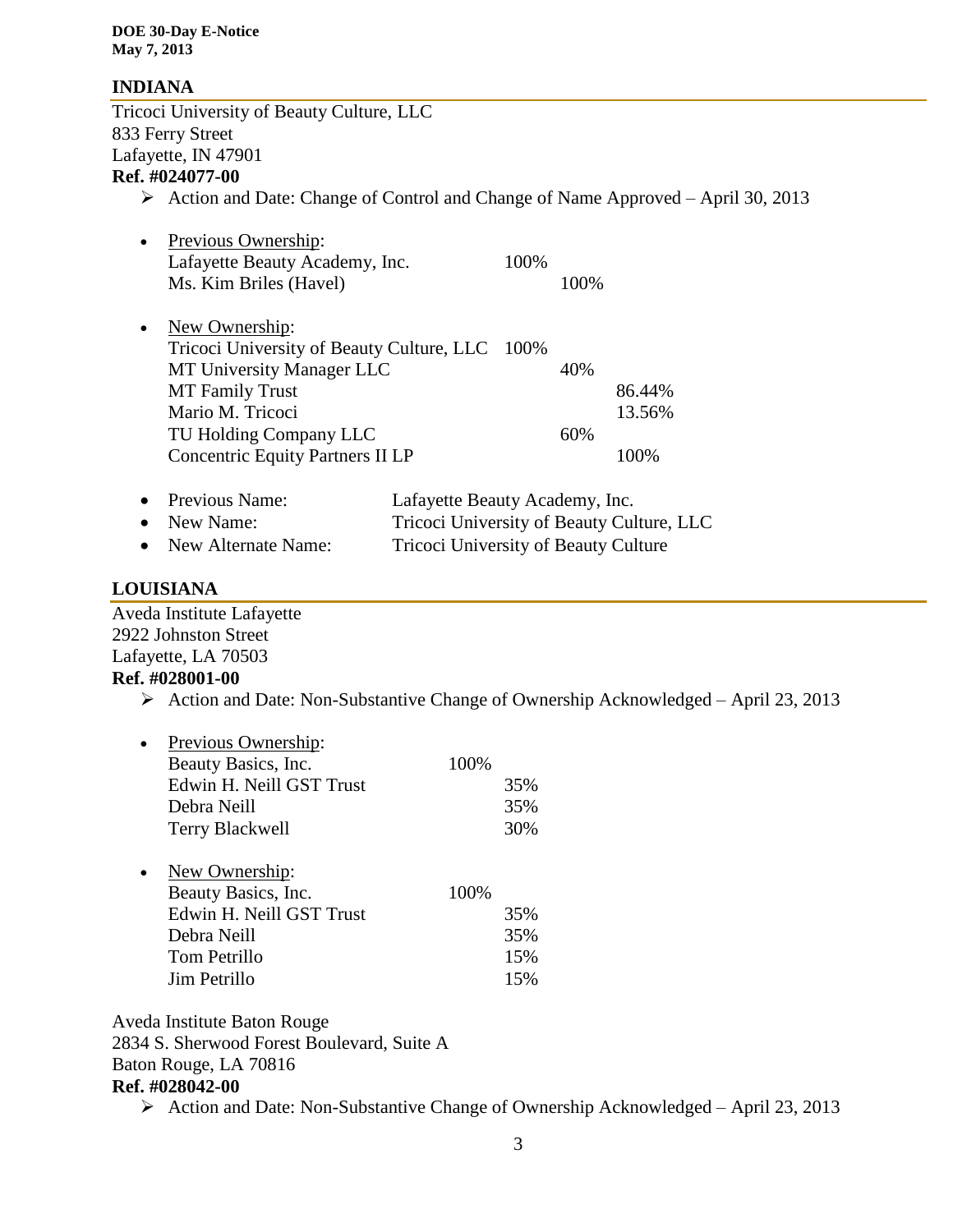| Previous Ownership:                |      |                                                                                                     |
|------------------------------------|------|-----------------------------------------------------------------------------------------------------|
| Beauty Basics, Inc.                | 100% |                                                                                                     |
| Edwin H. Neill GST Trust           |      | 35%                                                                                                 |
| Debra Neill                        |      | 35%                                                                                                 |
| <b>Terry Blackwell</b>             |      | 30%                                                                                                 |
| New Ownership:                     |      |                                                                                                     |
| Beauty Basics, Inc.                | 100% |                                                                                                     |
| Edwin H. Neill GST Trust           |      | 35%                                                                                                 |
| Debra Neill                        |      | 35%                                                                                                 |
| Tom Petrillo                       |      | 15%                                                                                                 |
| Jim Petrillo                       |      | 15%                                                                                                 |
| Aveda Institute                    |      |                                                                                                     |
| 1355 Polders Lane                  |      |                                                                                                     |
| Covington, LA 70433                |      |                                                                                                     |
| Ref. #028069-00                    |      |                                                                                                     |
|                                    |      | $\triangleright$ Action and Date: Non-Substantive Change of Ownership Acknowledged – April 23, 2013 |
| Previous Ownership:<br>$\bullet$   |      |                                                                                                     |
| Beauty Basics, Inc.                | 100% |                                                                                                     |
| Edwin H. Neill GST Trust           |      | 35%                                                                                                 |
| Debra Neill                        |      | 35%                                                                                                 |
| <b>Terry Blackwell</b>             |      | 30%                                                                                                 |
| New Ownership:<br>$\bullet$        |      |                                                                                                     |
| Beauty Basics, Inc.                | 100% |                                                                                                     |
| Edwin H. Neill GST Trust           |      | 35%                                                                                                 |
| Debra Neill                        |      | 35%                                                                                                 |
| Tom Petrillo                       |      | 15%                                                                                                 |
| Jim Petrillo                       |      | 15%                                                                                                 |
| <b>Aveda Institute New Orleans</b> |      |                                                                                                     |
| 3330 Veterans Boulevard, Suite A   |      |                                                                                                     |
| Metairie, LA 70002                 |      |                                                                                                     |
| Ref. #B28069-01                    |      |                                                                                                     |
|                                    |      | $\triangleright$ Action and Date: Non-Substantive Change of Ownership Acknowledged – April 23, 2013 |
| Previous Ownership:<br>$\bullet$   |      |                                                                                                     |
| Beauty Basics, Inc.                | 100% |                                                                                                     |
| Edwin H. Neill GST Trust           |      | 35%                                                                                                 |
| Debra Neill                        |      | 35%                                                                                                 |
| <b>Terry Blackwell</b>             |      | 30%                                                                                                 |
| New Ownership:                     |      |                                                                                                     |
| Beauty Basics, Inc.                | 100% |                                                                                                     |
| Edwin H. Neill GST Trust           |      | 35%                                                                                                 |
| Debra Neill                        |      | 35%                                                                                                 |
| Tom Petrillo                       |      | 15%                                                                                                 |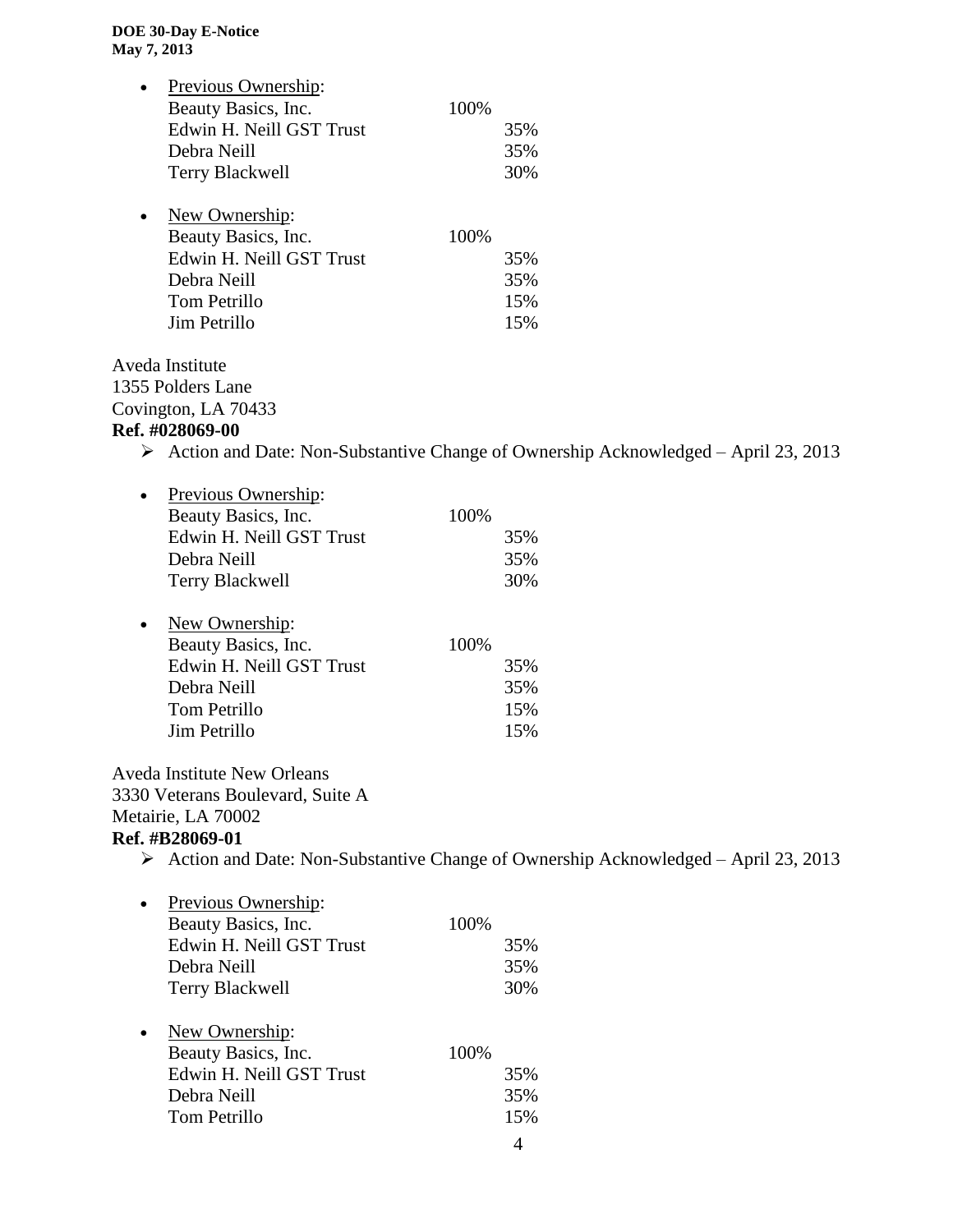Jim Petrillo 15%

#### **MASSACHUSETTS**

# Boston, MA 02122

**Ref. #031046-00**

 $\triangleright$  Action and Date: Initial Accreditation Granted – April 23, 2013

#### **MISSISSIPPI**

KC's School of Hair Design 7 Lafayette Street Pontotoc, MS 38863 **Ref. #034082-00**

- $\triangleright$  Action and Date: Change of Location Approved (Met Stipulation) April 24, 2013
- Previous Location: 152 Highway 15 North, Pontotoc, MS 38863
- New Location: 7 Lafayette Street, Pontotoc, MS 38863

#### **NEW JERSEY**

Rizzieri Aveda School for Beauty & Wellness 8200 Town Center Boulevard Voorhees, NJ 08043

# **Ref. #040017-00**

- $\triangleright$  Action and Date: Non-Substantive Addition of Alternate Name Acknowledged May 1, 2013
- New Alternate Name: Rizzieri Aveda School

#### **NORTH CAROLINA**

Aveda Institute Charlotte 1520 South Boulevard, Suite 150 Charlotte, NC 28203

#### **Ref. #B28069-04**

| Previous Ownership:      |              |     |
|--------------------------|--------------|-----|
| Beauty Basics, Inc.      | 100%         |     |
| Edwin H. Neill GST Trust |              | 35% |
| Debra Neill              |              | 35% |
| <b>Terry Blackwell</b>   |              | 30% |
|                          |              |     |
| New Ownership:           |              |     |
| Beauty Basics, Inc.      | 100%         |     |
| Edwin H. Neill GST Trust |              | 35% |
| Debra Neill              |              | 35% |
| Tom Petrillo             |              | 15% |
|                          |              | 15% |
|                          | Jim Petrillo |     |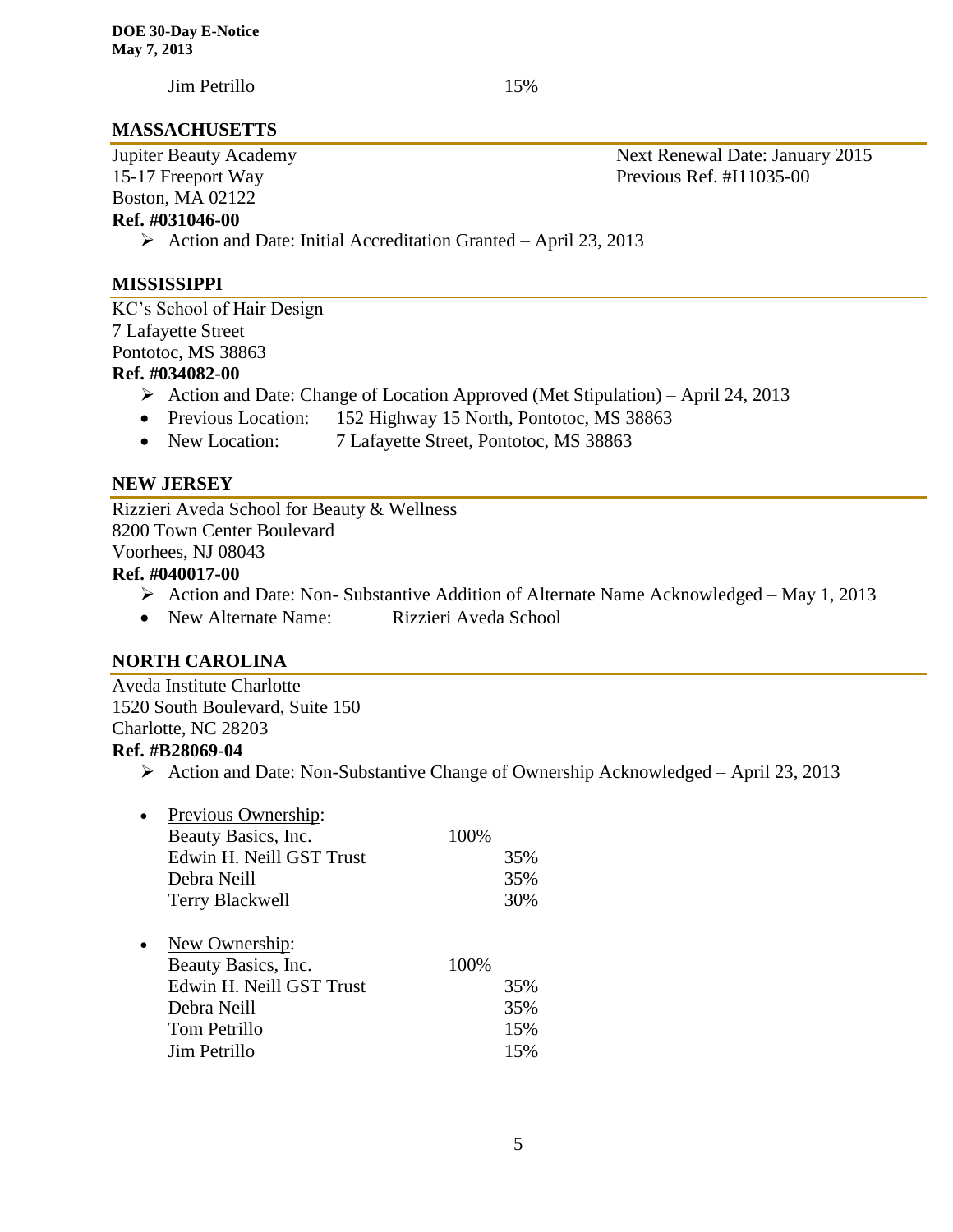**DOE 30-Day E-Notice May 7, 2013**

#### **OHIO**

Tiffin Academy of Hair Design 104 East Market Street Tiffin, OH 44883

### **Ref. #045009-00**

- Action and Date: Non-Substantive Change in Program Name Acknowledged May 1, 2013
- Previous Program Name: Cosmetology/Management 1800 Clock Hours
- New Program Name: Managing Cosmetology 1800 Clock Hours

Ohio Academy A Paul Mitchell Partner School 10735 Ravenna Road Twinsburg, OH 44087 **Ref. #045108-00**

- $\triangleright$  Action and Date: Removal of Program Acknowledged May 1, 2013
- Program Removed: Managing Cosmetology 1800 Clock Hours

#### **PENNSYLVANIA**

South Hills Beauty Academy, Inc. 3269 West Liberty Avenue Pittsburgh, PA 15216 **Ref. #048050-00**

- $\triangleright$  Action and Date: Addition of Program Approved April 23, 2013
- New Program: Therapeutic Massage and Body Work 1000 Clock Hours

#### **TEXAS**

Aveda Institute Houston 19241 David Memorial Drive, Suite 100 Shenandoah, TX 77385

# **Ref. #B28069-02**

|           | Previous Ownership:      |      |     |
|-----------|--------------------------|------|-----|
|           | Beauty Basics, Inc.      | 100% |     |
|           | Edwin H. Neill GST Trust |      | 35% |
|           | Debra Neill              |      | 35% |
|           | <b>Terry Blackwell</b>   |      | 30% |
|           |                          |      |     |
| $\bullet$ | New Ownership:           |      |     |
|           | Beauty Basics, Inc.      | 100% |     |
|           | Edwin H. Neill GST Trust |      | 35% |
|           | Debra Neill              |      | 35% |
|           | Tom Petrillo             |      | 15% |
|           | Jim Petrillo             |      | 15% |
|           |                          |      |     |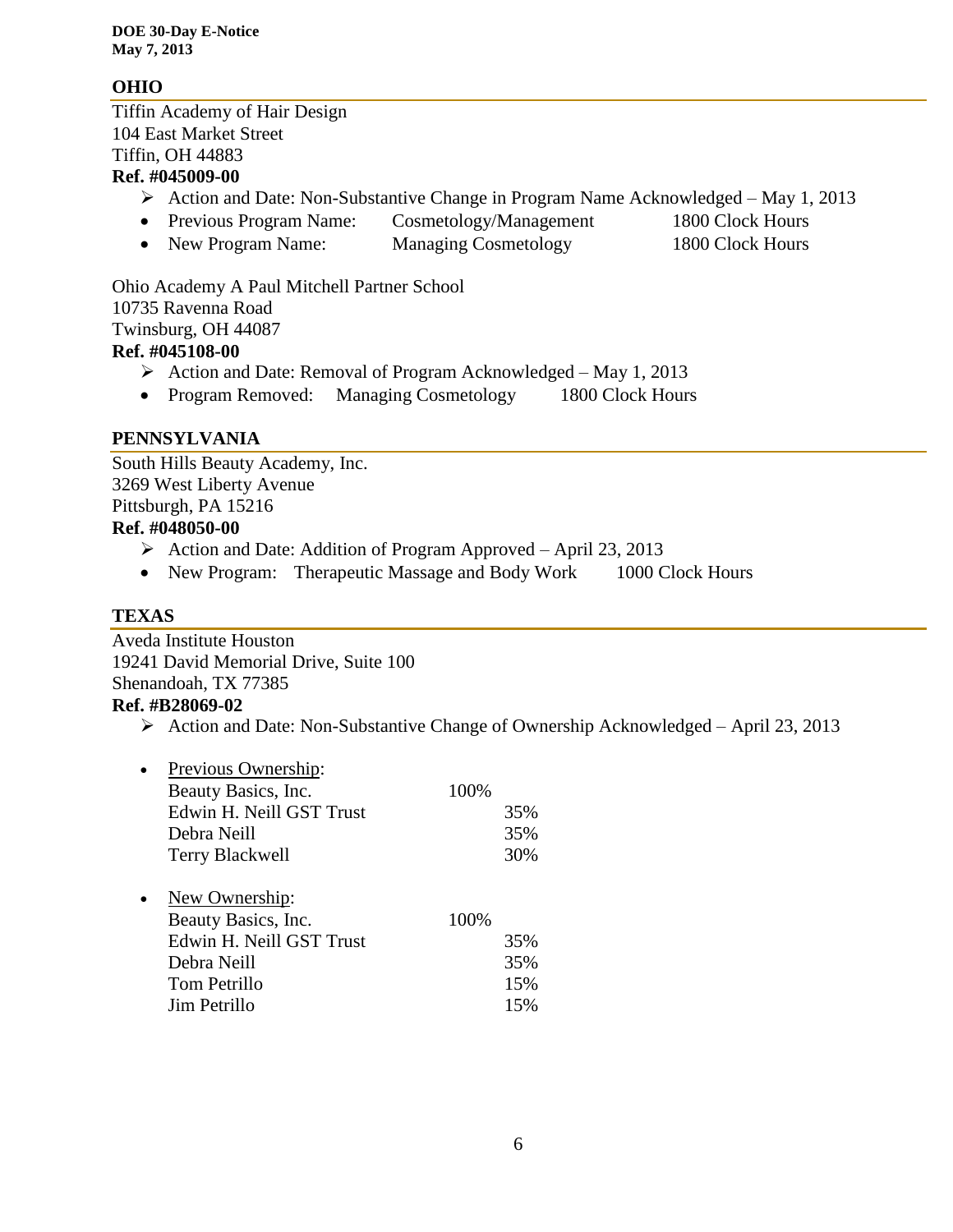#### **DOE 30-Day E-Notice May 7, 2013**

Aveda Institute Dallas 8188 Park Lane, Suite C-150 Dallas, TX 75231 **Ref. #B28069-05**

 $\triangleright$  Action and Date: Non-Substantive Change of Ownership Acknowledged – April 23, 2013

| $\bullet$ | Previous Ownership:      |      |     |
|-----------|--------------------------|------|-----|
|           | Beauty Basics, Inc.      | 100% |     |
|           | Edwin H. Neill GST Trust |      | 35% |
|           | Debra Neill              |      | 35% |
|           | Terry Blackwell          |      | 30% |
| $\bullet$ | New Ownership:           |      |     |
|           | Beauty Basics, Inc.      | 100% |     |
|           | Edwin H. Neill GST Trust |      | 35% |
|           | Debra Neill              |      | 35% |
|           | Tom Petrillo             |      | 15% |
|           | Jim Petrillo             |      | 15% |

Aveda Institute Austin 3300 North I-35, Suite 100 Austin, TX 78705

#### **Ref. #B28069-07**

Action and Date: Non-Substantive Change of Ownership Acknowledged – April 23, 2013

|           | Previous Ownership:      |      |     |
|-----------|--------------------------|------|-----|
|           | Beauty Basics, Inc.      | 100% |     |
|           | Edwin H. Neill GST Trust |      | 35% |
|           | Debra Neill              |      | 35% |
|           | <b>Terry Blackwell</b>   |      | 30% |
| $\bullet$ | New Ownership:           |      |     |
|           | Beauty Basics, Inc.      | 100% |     |
|           | Edwin H. Neill GST Trust |      | 35% |
|           | Debra Neill              |      | 35% |
|           | Tom Petrillo             |      | 15% |
|           | Jim Petrillo             |      | 15% |

### **UTAH**

Hairitage Hair Academy 1487 South Silicon Way, Suite A3 St. George, UT 84770

# **Ref. #054043-00**

 Action and Date: Non-Substantive State Mandated Change in Program Hours Acknowledged – April 29, 2013

| Previous Program Information: | Cosmetology/Barbering | 2000 Clock Hours* |
|-------------------------------|-----------------------|-------------------|
| New Program Information:      | Cosmetology/Barbering | 1600 Clock Hours  |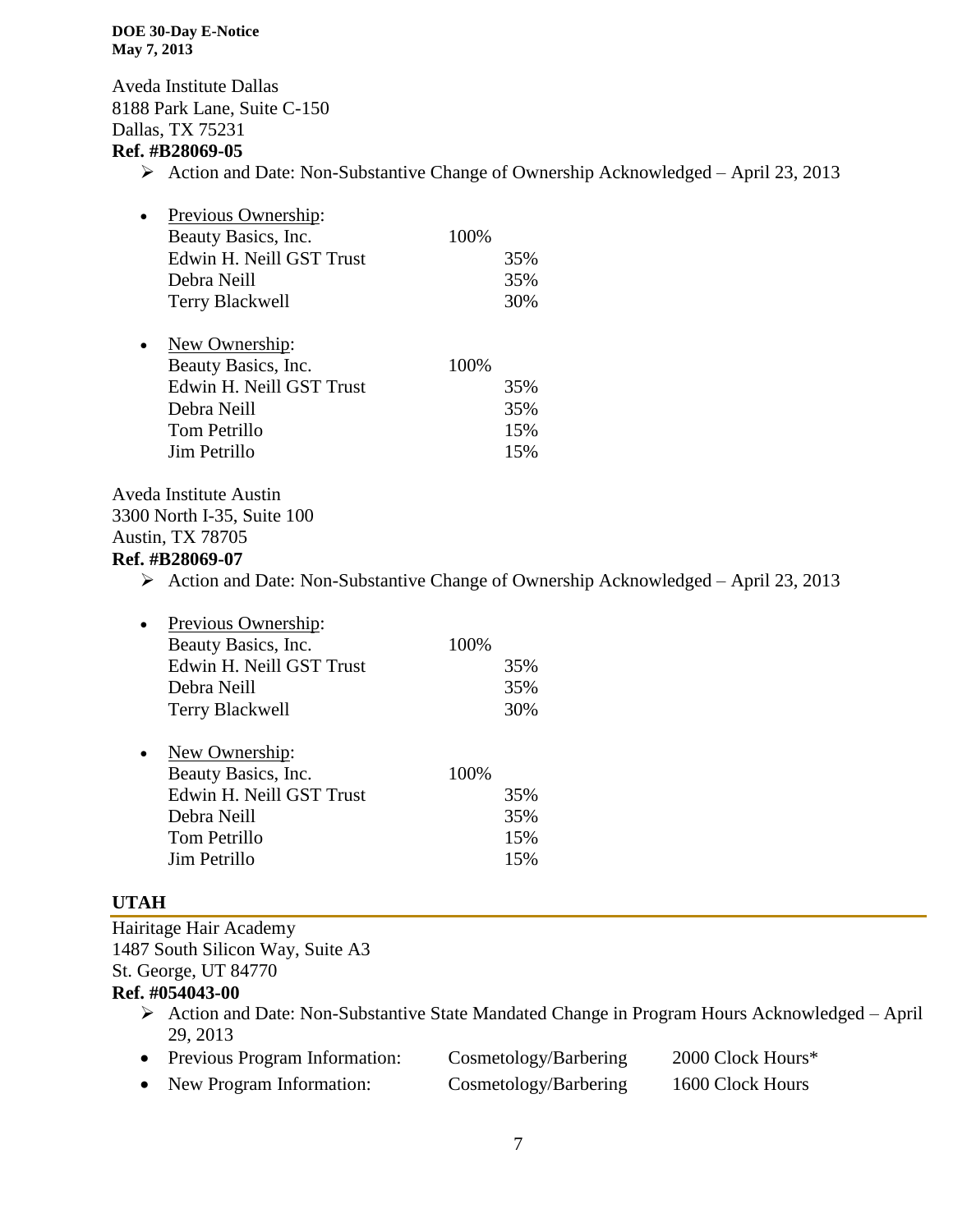*\*Please note: The institution may continue to teach the 2000 clock-hour program for all contracts initiated prior to December 31, 2012, as required by the state mandate.*

Taylor Andrews Academy of Hair Design 9052 South 1510 West West Jordan, UT 84088

#### **Ref. #054050-00**

- $\triangleright$  Action and Date: Non-Substantive State Mandated Change in Program Hours Acknowledged April 29, 2013
- Previous Program Information: Cosmetology/Barbering 2000 Clock Hours\* • New Program Information: Cosmetology/Barbering 1600 Clock Hours

*\*Please note: The institution may continue to teach the 2000 clock-hour program for all contracts initiated prior to December 31, 2012, as required by the state mandate.*

Renaissance Academie, LLC 1460 North Moon River Drive Provo, UT 84604

#### **Ref. #054057-00**

- Action and Date: Non-Substantive State Mandated Change in Program Hours Acknowledged April 29, 2013
- Previous Program Information: Cosmetology/Barber 2000 Clock Hours\*
- New Program Information: Cosmetology/Barber 1600 Clock Hours

*\*Please note: The institution may continue to teach the 2000 clock-hour program for all contracts initiated prior to December 31, 2012, as required by the state mandate.*

Renaissance Academie, LLC 1460 North Moon River Drive Provo, UT 84604 **Ref. #054057-00**

- Action and Date: Change of Location Approved (Met Stipulation) March 28, 2013 (CORRECTED LETTER dated May 1, 2013)\*
- Previous Location: 227 West 1230 North, Provo, UT 84604
- New Location: 1460 North Moon River Drive, Provo, UT 84604

**\* This is a correction to an action letter dated March 28, 2013 and previously reported to the Department via E-Notice. The institution had met the stipulation by submitting a new state license; however, the previous action letter incorrectly listed the state from which the new state license was received. NACCAS has updated its records to reflect this change.** 

American Beauty Academy 61 South 100 West Payson, UT 84651

#### **Ref. #054062-00**

- Action and Date: Non-Substantive State Mandated Change in Program Hours Acknowledged April 23, 2013
- Previous Program Information: Cosmetology/Barber 2000 Clock Hours\*
- New Program Information: Cosmetology/Barber 1600 Clock Hours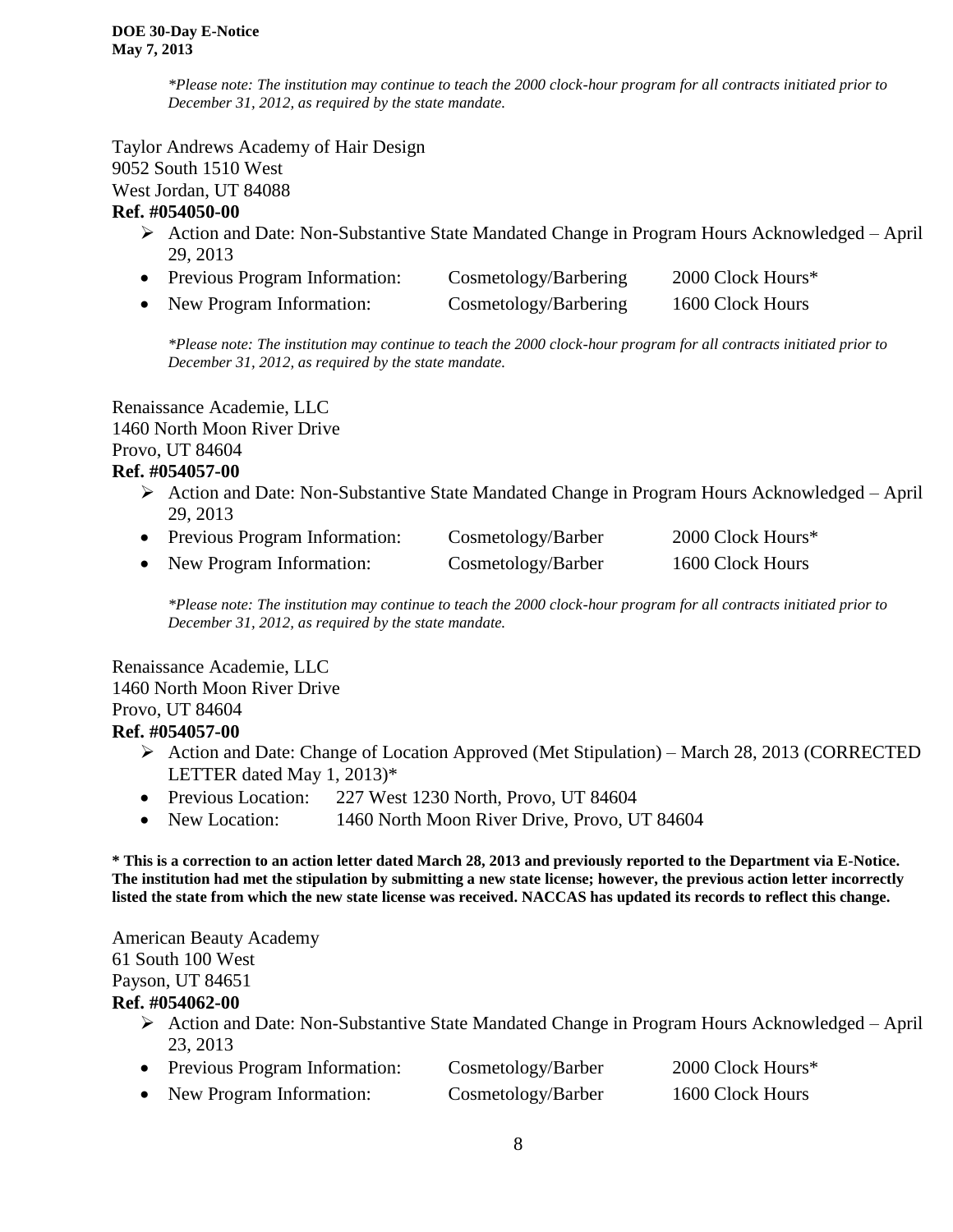*\*Please note: The institution may continue to teach the 2000 clock-hour program for all contracts initiated prior to December 31, 2012, as required by the state mandate.*

Taylor Andrews Academy – St. George 42 South River Road, Suite 2

St. George, UT 84790

### **Ref. #054063-00**

- Action and Date: Non-Substantive State Mandated Change in Program Hours Acknowledged April 23, 2013
- Previous Program Information: Cosmetology/Barber 2000 Clock Hours\* • New Program Information: Cosmetology/Barber 1600 Clock Hours

*\*Please note: The institution may continue to teach the 2000 clock-hour program for all contracts initiated prior to December 31, 2012, as required by the state mandate.*

Taylor Andrews – Orem, Inc. DBA Taylor Andrews Academy 539 West University Parkway Orem, UT 84058

#### **Ref. #054065-00**

- Action and Date: Non-Substantive State Mandated Change in Program Hours Acknowledged April 29, 2013
- Previous Program Information: Cosmetology/Barbering 2000 Clock Hours\*
- New Program Information: Cosmetology/Barbering 1600 Clock Hours

*\*Please note: The institution may continue to teach the 2000 clock-hour program for all contracts initiated prior to December 31, 2012, as required by the state mandate.*

### **VIRGINIA**

Sylvain Melloul International Hair Academy 3405 Candlers Mountain Road, #G-360 Lynchburg, VA 24502 **Ref. #056015-00**

- $\triangleright$  Action and Date: Change of Name Approved (Met Stipulation) April 23, 2013
- Previous Name: Legends Institute
- New Name: Sylvain Melloul International Hair Academy

### **WASHINGTON DC**

Aveda Institute Washington D.C. 713  $7<sup>th</sup>$  Street N.W. Washington, DC 20001 **Ref. #B28069-06**

| $\bullet$ | Previous Ownership:      |      |     |
|-----------|--------------------------|------|-----|
|           | Beauty Basics, Inc.      | 100% |     |
|           | Edwin H. Neill GST Trust |      | 35% |
|           | Debra Neill              |      | 35% |
|           | Terry Blackwell          |      | 30% |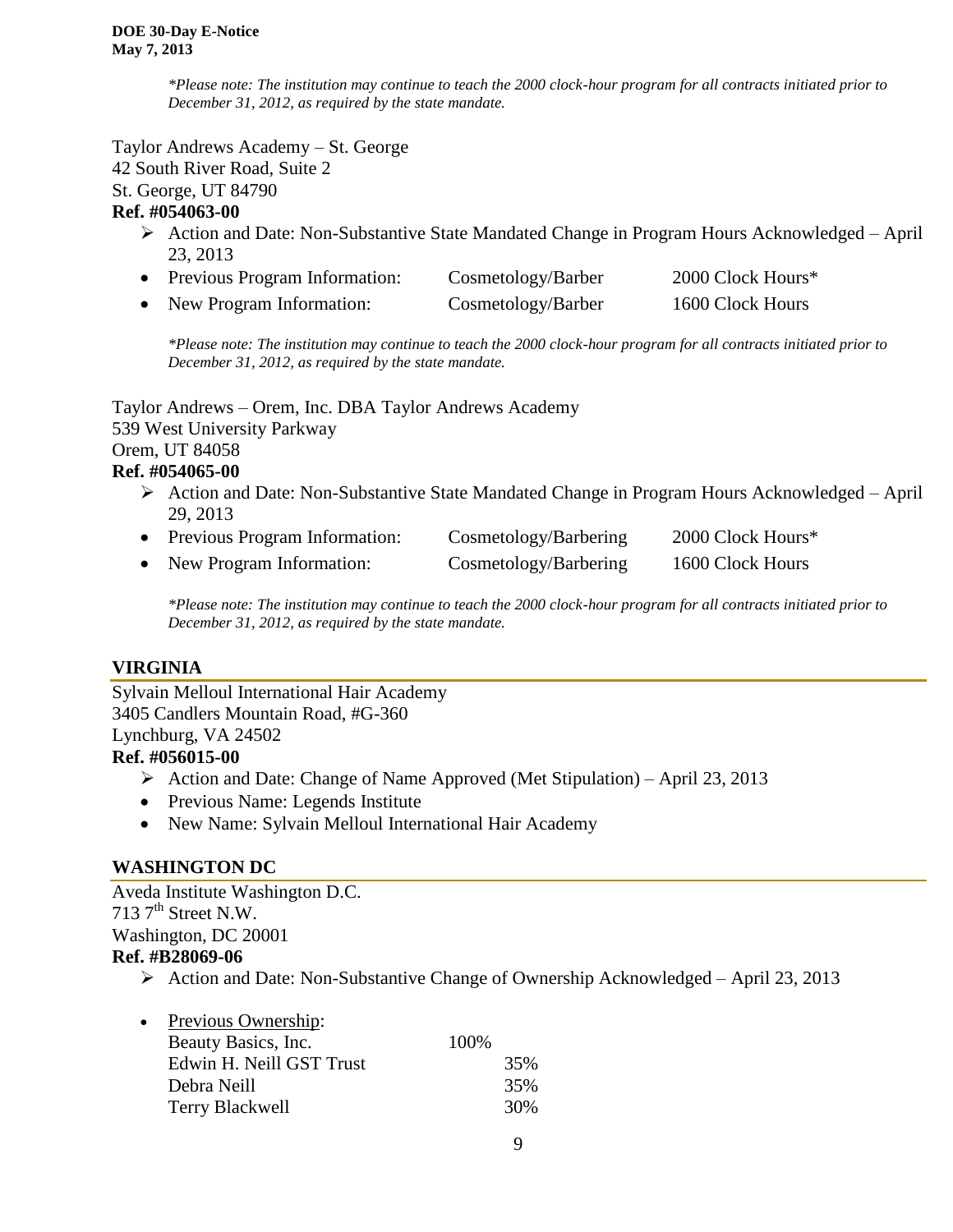| New Ownership:<br>$\bullet$ |       |
|-----------------------------|-------|
| Beauty Basics, Inc.         | 100\% |
| Edwin H. Neill GST Trust    | 35%   |
| Debra Neill                 | 35%   |
| Tom Petrillo                | 15%   |
| Jim Petrillo                | 15%   |

#### **To The Following:**

#### **United States Department of Education**

- **Ms. Kathleen Hochhalter- Special Assistant-- Administrative Actions & Appeals Division**
- **Ms. Mary Gust- Director-- Administrative Actions & Appeals Division**
- **External Department of Education Accreditation Division- USDOE-- Washington, DC**
- Ms. Cathy Sheffield- Accreditation & State Liaison Office-- USDOE--- Washington, DC
- Ms. Rachael Shultz- Accreditation and State Liaison Office-- USDOE --- Washington, DC
- Ms. Lauren Pope- Administrative Actions and Appeals Services Group-- Washington, DC
- Ms. Patrice Fleming-Team Leader-- School Participation Team--- Boston/New York
- Ms. Betty Coughlin- Area Case Director-- School Participation Team--- Boston/New York
- **MS. Tracy Nave-Team Leader-- School Participation Team--- Boston/New York**
- Mr. Christopher Curry- Team Leader-- School Participation Team--- Boston/New York
- **Ms. Martina Fernandez-Rosario- Acting Area Case Director-- School Participation---**
- San Francisco/Seattle
- Ms. Kerry O'Brien- Team Leader-- School Participation Team--- Denver
- **Mr. Michael Frola- Area Case Director-- School Participation Team--- Philadelphia**
- Ms. Nancy Paula Gifford- Area Case Director-- School Participation Team--- Philadelphia
- **Ms. Sherrie Bell- Compliance Manager—School Participation Team--- Philadelphia**
- Mr. Jesus Moya- Team Leader-- School Participation Team--- Dallas
- Ms. Kim Peeler- Team Leader-- School Participation Team--- Dallas
- Ms. Cynthia Thorton- Area Case Director for Region 6-- School Participation Team--- Dallas
- Mr. Christopher Miller-Team Leader-- School Participation Team--- Atlanta
- **Mr.** Charles Engstrom-Area Case Director-- School Participation Team--- Atlanta
- Mr. Ralph Lobosco- Area Case Director-- School Participation Team--- Kansas City
- Mr. Douglas Parrott- Area Case Director-- School Participation Team--- Chicago/Denver
- **MS. Carolyn White-Team Director-- School Participation Team--- South Central**

#### **Accreditors**

- **Mr. Roger J. Williams- Executive Director-- ACCET**
- Mr. Michale McComis, Ed.D.- Executive Director-- ACCSCT
- **Mr.** Albert Gray, Ph.D.- Executive Director-- ACICS
- **Dr.** Gary Puckett- Executive Director-- COE

### **State Authorities**

- Mr. Bob McKee- AL State Board of Cosmetology-- Montgomery, AL
- **Ms.** Theresa Bunch- AZ State Board of Cosmetology-- Tempe, AZ
- Ms. Kelli Kersey- AR Department of Health (Section Chief, Cosmetology)-- Little Rock, AR
- **Mr. Charles Kirkpatrick- AR State Board of Barber Examiners-- Little Rock, AR**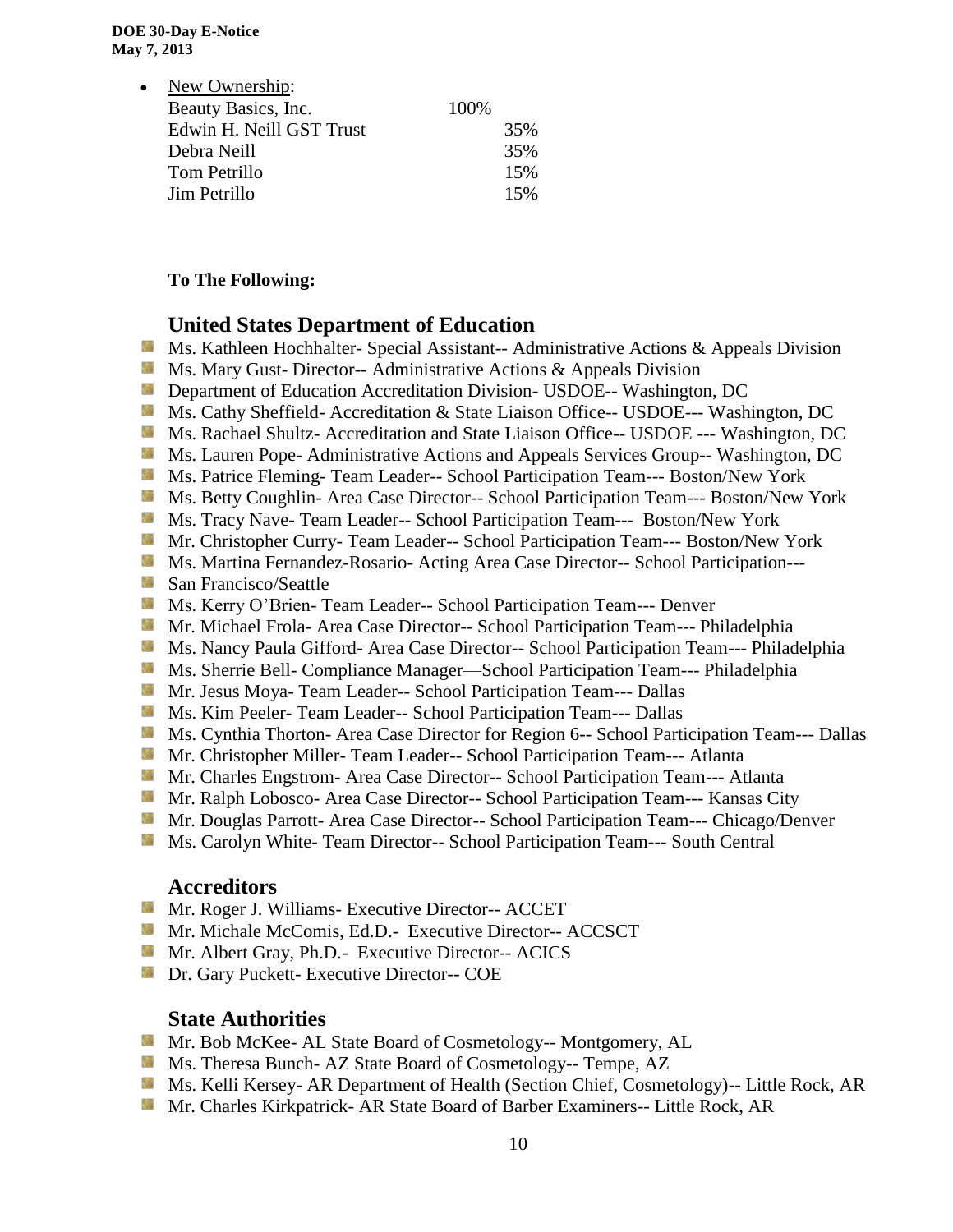- Ms. Kristy Underwood- CA Board of Barbering & Cosmetology-- Sacramento, CA
- Ms. Christine Jones- CA Board of Barbering & Cosmetology-- Sacramento, CA
- **Ms. Leeza Rifredi** Licensing Manager BPPE--CA
- **Ms. Laura Metune Bureau Chief BPPE-- CA**
- **Ms. Pamela Goens- CO Office of Barber & Cosmetology Licensure-- Denver, CO**
- **Mr. Douglas Parrott- Area Case Director-- School Participation Team—Denver, CO**
- **MS. Janet Brancifort- CT Examining Board for Barbers, Hairdressers, & Cosmeticians-- Hartford,** CT
- Side. Ms. Judy Letterman- DE Board of Cosmetology & Barbering-- Dover, DE
- **Mr. Clifford Cooks- DC Department of Consumer & Regulatory Affairs-- Washington, DC**
- Ms. Robyn Barineau- FL State Board of Cosmetology & Barbers Board-- Tallahassee, FL
- **Mr. Josh Waters- GA State Board of Cosmetology & GA Board of Barbers-- Macon, GA**
- Ms. Margaret Guerrero- Guam Board of Barbering & Cosmetology-- Mangilao, Guam
- Ms. Laureen Kai- HI Barbering & Cosmetology Department-- Honolulu, HI
- **Ms.** Tana Cory- ID Bureau of Occupational Licenses-- Boise, ID
- **Mr.** Todd Robertson- IL Division of Professional Regulation-- Springfield, IL
- **Ms.** Tracy Hicks- IN Professional Licensing Agency-- Indianapolis, IN
- **Ms. Rosemary Bonanno- IA Board of Cosmetology Examiners-- Des Moines, IA**
- Ms. Susan Reynolds- Iowa Board of Cosmetology Arts & Sciences—Des Moines, IA
- **Ms. Mary Lou Davis- KS State Board of Cosmetology-- Topeka, KS**
- Mr. H.R. Vacek- KS State Barber Board-- Topeka, KS
- Mr. Charles Lykins- KY Board of Hairdressers & Cosmetologists-- Frankfort, KY
- Mr. Steven Young- LA State Board of Cosmetology-- Baton Rouge, LA
- **Ms. Latrice Matthews- LA Board of Barber Examiners-- Baton Rouge, LA**
- **Ms.** Geraldine Betts- ME Department of Professional & Financial Regulation-- Augusta, ME
- **Mr. Robert Wood- MD State Board of Cosmetologists-- Baltimore, MD**
- **Maryland State Board of Barbers- Baltimore, MD**
- **MS.** Helen Peveri- MA Board of Cosmetology-- Boston, MA
- Ms. Mary Jayne Fay, Ed.D.- MA Department of Education-- Malden, MA
- Ms. Linda Clewley- MI State Board of Cosmetology-- Lansing, MI
- **MS.** Gina Stauss- MN Board of Cosmetologist Examiners-- Minneapolis, MN
- Ms. Cynthia Johnson- MS State Board of Cosmetology--Jackson, MS
- Ms. Emily Carroll- MO State Board of Cosmetology-- Jefferson City, MO
- **Ms.** Grace Berger- MT Board of Barbers & Cosmetologists-- Helena, MT
- **MS.** Kris Chiles- NE State Board of Cosmetology Examiners-- Lincoln, NE
- Nebraska Board of Barber Examiners- Lincoln, NE
- **Ms.** Nadine Griego- NV State Board of Cosmetology-- Las Vegas, NV
- **Nevada State Board of Massage Therapy- Las Vegas, NV**
- **Ms. Kathryn Wantuck- NH State Board of Barbering, Cosmetology, and Esthetics-- Concord, NH**
- Mr. Jay Malanga- NJ Board of Cosmetology & Hairstyling-- Newark, NJ
- **MS.** Antoinette Griego- NM State Board of Barbers & Cosmetologists-- Santa Fe, NM
- Ms. Jackie Holmes- New Mexico Massage Therapy Board-- Santa Fe, NM
- **Ms. Kathleen McCoy- NY Department of State-Division of Licensing Services-- Albany, NY**
- **Ms. Carol Yates- NY State Education Department-Bureau of Proprietary School Supervision--**Albany, NY
- Ms. Lynda Elliott- NC State Board of Cosmetic Art Examiners- Raleigh, NC
- **North Carolina Board of Barber Examiners- Raleigh, NC**
- **MS.** Sue Meier- ND State Board of Cosmetology-- Bismarck, ND
- Ms. Tona Stevenson- North Dakota State Board of Barber Examiners-- Dickenson, ND